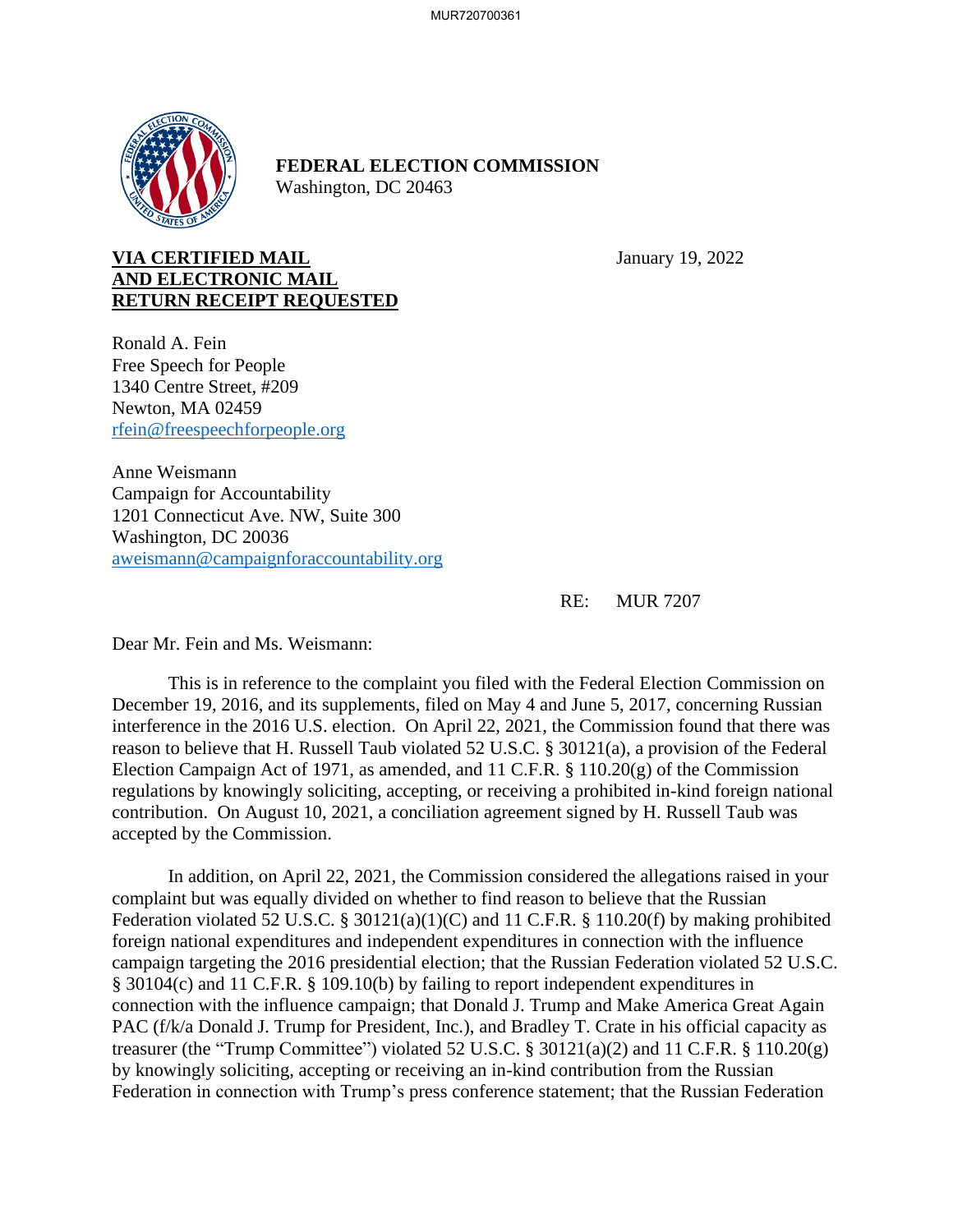Ronald A. Fein Anne Weismann MUR 7207 Page 2

violated 52 U.S.C. § 30121(a)(1)(A) and 11 C.F.R. § 110.20(b) by making a prohibited in-kind contribution to the Trump Committee by expending resources to hack Hillary Clinton-related servers in response to Trump's press conference statement; and that the Trump Committee violated 52 U.S.C. § 30121(a)(2) and 11 C.F.R. § 110.20(g) by knowingly soliciting a prohibited in-kind contribution from WikiLeaks. In addition, the Commission voted to dismiss the Russian Federation as a matter of prosecutorial discretion. Accordingly, on August 10, 2021, the Commission closed its file in this matter. On September 28, 2021, the Commission reopened the file in this matter for further consideration. On January 13, 2022, the Commission closed the file in this matter without making any additional findings.

Documents related to the case will be placed on the public record within 30 days. *See*  Disclosure of Certain Documents in Enforcement and Other Matters*,* 81 Fed. Reg. 50,702 (Aug. 2, 2016). A copy of the conciliation agreement with H. Russell Taub is enclosed for your information. In addition, a Statement of Reasons providing a basis for the Commission's decision regarding the other respondents will follow.

The Federal Election Campaign Act of 1971, as amended, allows a complainant to seek judicial review of the Commission's dismissal of this action. *See* 52 U.S.C. § 30109(a)(8). If you have any questions, please contact Nicholas Bamman, the attorney assigned to this matter, at (202) 694-1650 or nbamman@fec.gov.

Sincerely,

/ laudio favi

Claudio Pavia Acting Deputy Associate General Counsel

Enclosure: Conciliation Agreement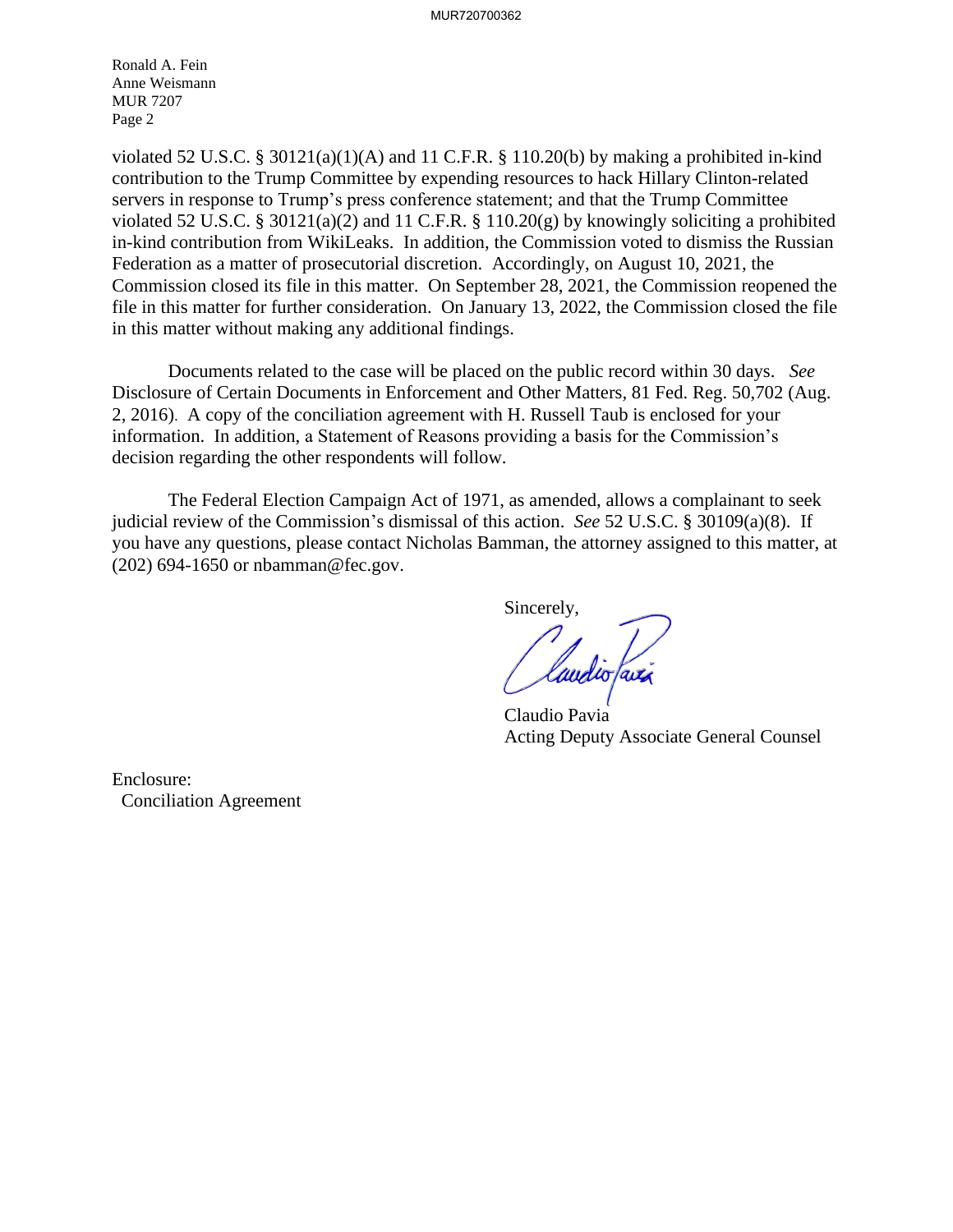## **BEFORE THE FEDERAL ELECTION COMMISSION**

In the Matter of

H. Russell Taub )

 $)$ 

) MUR 7207

## **CONCILIATION AGREEMENT**

The Federal Election Commission (the "Commission") found reason to believe that H. Russell Taub ("Respondent") violated 52 U.S.C. § 30121(a) of the Federal Election Campaign Act of 1971, as amended (the "Act"), and 11 C.F.R. § 110.20(g) of the Commission's regulations, by knowingly soliciting, accepting, or receiving a prohibited in-kind foreign national contribution in the form of opposition research related to the candidate's opponent.

NOW, THEREFORE, the Commission and Respondent, having participated in informal methods of conciliation, prior to a finding of probable cause to believe, do hereby agree as follows:

I. The Commission has jurisdiction over Respondent and the subject matter of this proceeding, and this Agreement has the effect of an agreement entered pursuant to 52 U.S.C.  $§ 30109(a)(4)(A)(i).$ 

II. Respondent has had a reasonable opportunity to demonstrate that no action should be taken in this matter.

III. Respondent enters voluntarily into this Agreement with the Commission.

IV. The pertinent facts and law in this matter are as follows:

1. On May 17, 2017, the Deputy Attorney General appointed Robert S. Mueller III as Special Counsel to investigate the Russian Federation's "efforts to interfere in the 2016 presidential election" and "links and/or coordination between the Russian government and individuals associated with the campaign of President Donald Trump." *See* Office of Deputy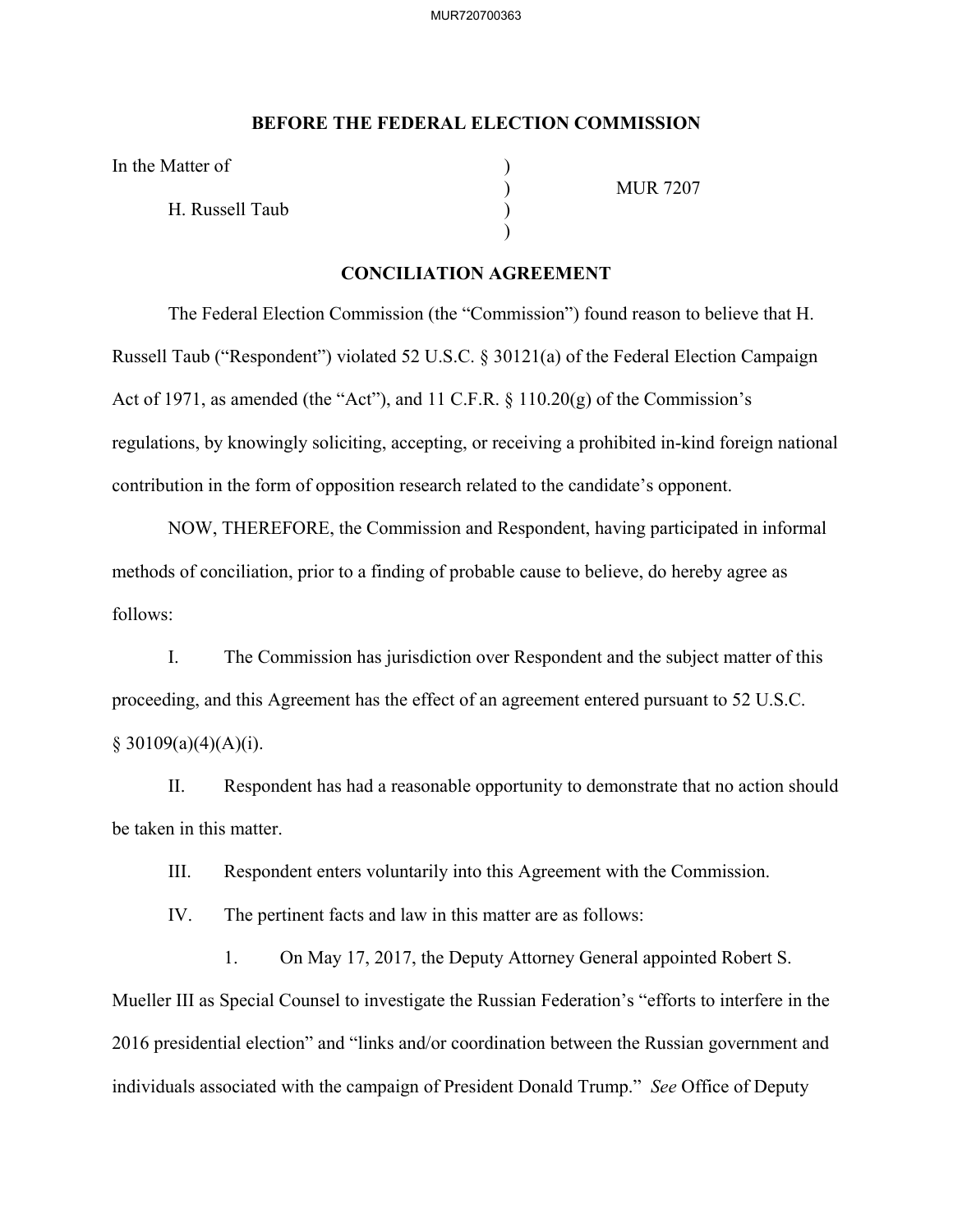Att'y Gen., Order No. 3915-2017: *Appointment of Special Counsel to Investigate Russian Interference with the 2016 Presidential Election and Related Matters* (May 17, 2017). The Special Counsel determined, *inter alia*, that the Russian Federation's Main Intelligence Directorate of the General Staff (GRU) hacked the computers and email accounts of various organizations related to the 2016 U.S. election, including the DNC and DCCC, and disseminated stolen materials through fictitious online personas, including Guccifer 2.0. SPECIAL COUNSEL ROBERT S. MUELLER, III, U.S. DEP'T OF JUSTICE, REPORT ON THE INVESTIGATION INTO RUSSIAN INTERFERENCE IN THE 2016 PRESIDENTIAL ELECTION at 36 (Mar. 22, 2019) (redactions partially removed on June 19 and November 2, 2020) ("Special Counsel's Report") (citations reference Volume 1).

2. On August 15, 2016, Taub sent a Twitter direct message to Guccifer 2.0, asking: "Can you get a list of Republican donors for me. I am running for office myself." Taub said, "I could use your help to defeat cicilline." He further explained that a donor list would help to "raise some money to put against [Cicilline] . . . if I had the resources I can win." Guccifer 2.0 replied, "it seems i have a dossier on cicilline . . . I can send u a dossier via email." Taub then provided the email address, info@russforcongress2016.com for receipt of the dossier.

3. On August 17, 2016, "Guccifer2 <guccifer2@protonmail.com>" sent an email to info@russforcongress2016.com with 10 attachments, all related to Cicilline, apparently stolen from the GRU's various election-related hacking targets. Among the attached documents were three professionally-produced opposition research reports, polling data, news articles, and one of Cicilline's U.S. House of Representatives Financial Disclosure Statements.

4. The Act and Commission regulations prohibit any "foreign national" from directly or indirectly making a contribution or donation of money or other thing of value in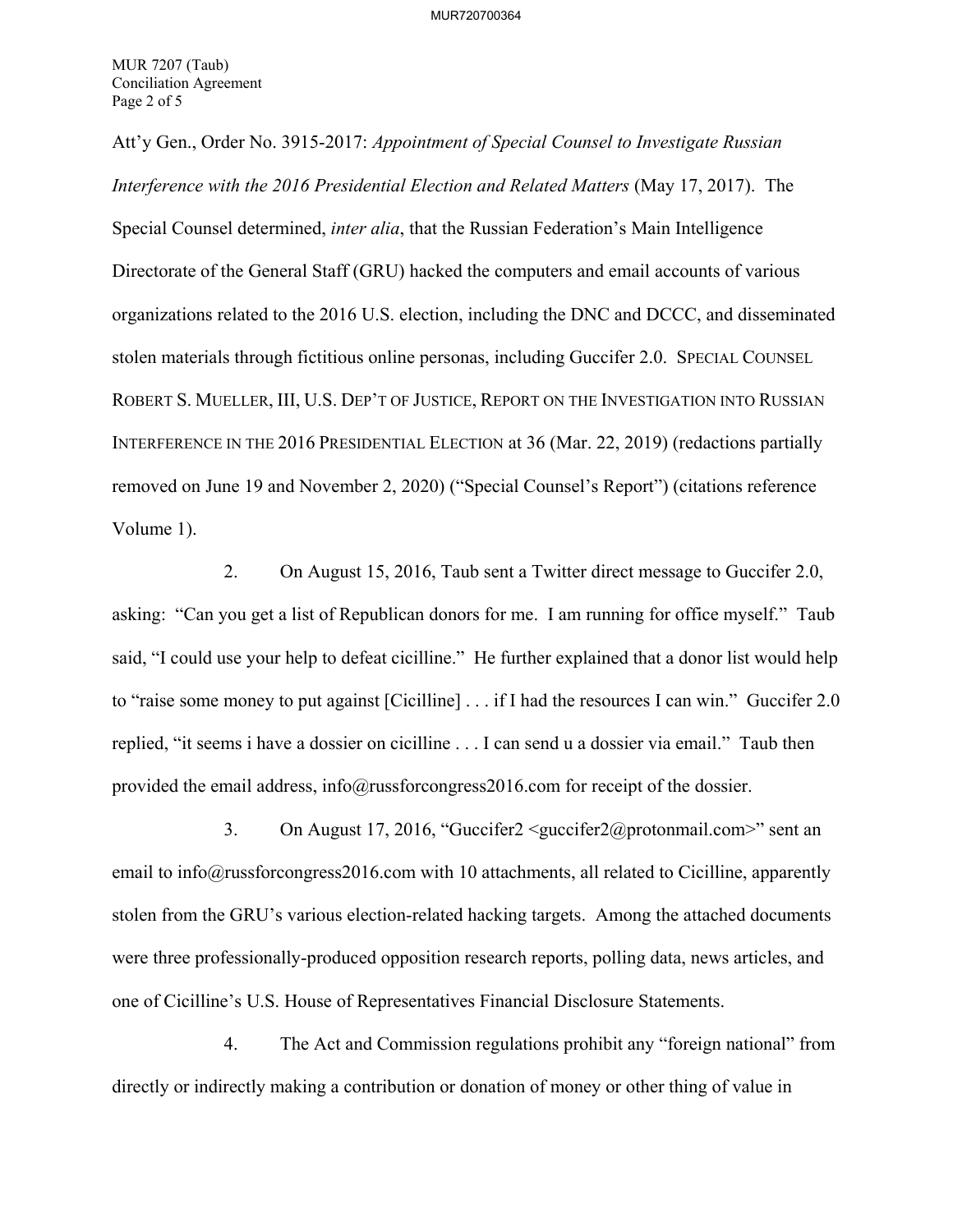MUR 7207 (Taub) Conciliation Agreement Page 3 of 5

connection with a federal, state, or local election. 52 U.S.C.  $\frac{830121(a)(1)(A)}{1}$ ; 11 C.F.R. § 110.20(b); *see also* 52 U.S.C. § 30121(b) (defining "foreign national" to include an individual who is not a citizen or national of the United States and who is not lawfully admitted for permanent residence, as well as a "foreign principal" as defined at 22 U.S.C. § 611(b), which, in turn, includes "a government of a foreign country"). Moreover, the Act and Commission regulations prohibit any person from knowingly soliciting, accepting, or receiving any such contribution or donation from a foreign national. 52 U.S.C. § 30121(a)(2); 11 C.F.R.  $§ 110.20(g).$ 

5. A "contribution" includes "any gift, subscription, loan, advance, or deposit of money or anything of value made by any person for the purpose of influencing any election for Federal office." 52 U.S.C. § 30101(8)(A). Under Commission regulations, "anything of value" includes all in-kind contributions, which include "the provision of any goods or services without charge or at a charge that is less than the usual and normal charge for such goods or services." 11 C.F.R. § 100.52(d).

V. Solely for the purpose of settling this matter only and without respect to any other proceeding, Respondent agrees not to contest the Commission's findings that he violated 52 U.S.C. § 30121(a) and 11 C.F.R. § 110.20(g) by knowingly soliciting, accepting, and receiving prohibited in-kind foreign national contributions.

VI. Respondent will take the following actions:

1. Respondent H. Russell Taub, through the submission of financial documentation to the Commission and additional representations, has indicated that financial hardship prevents him from paying any civil penalty to the Commission. Taub is currently obligated to pay substantial restitution in another matter and has limited or no assets. The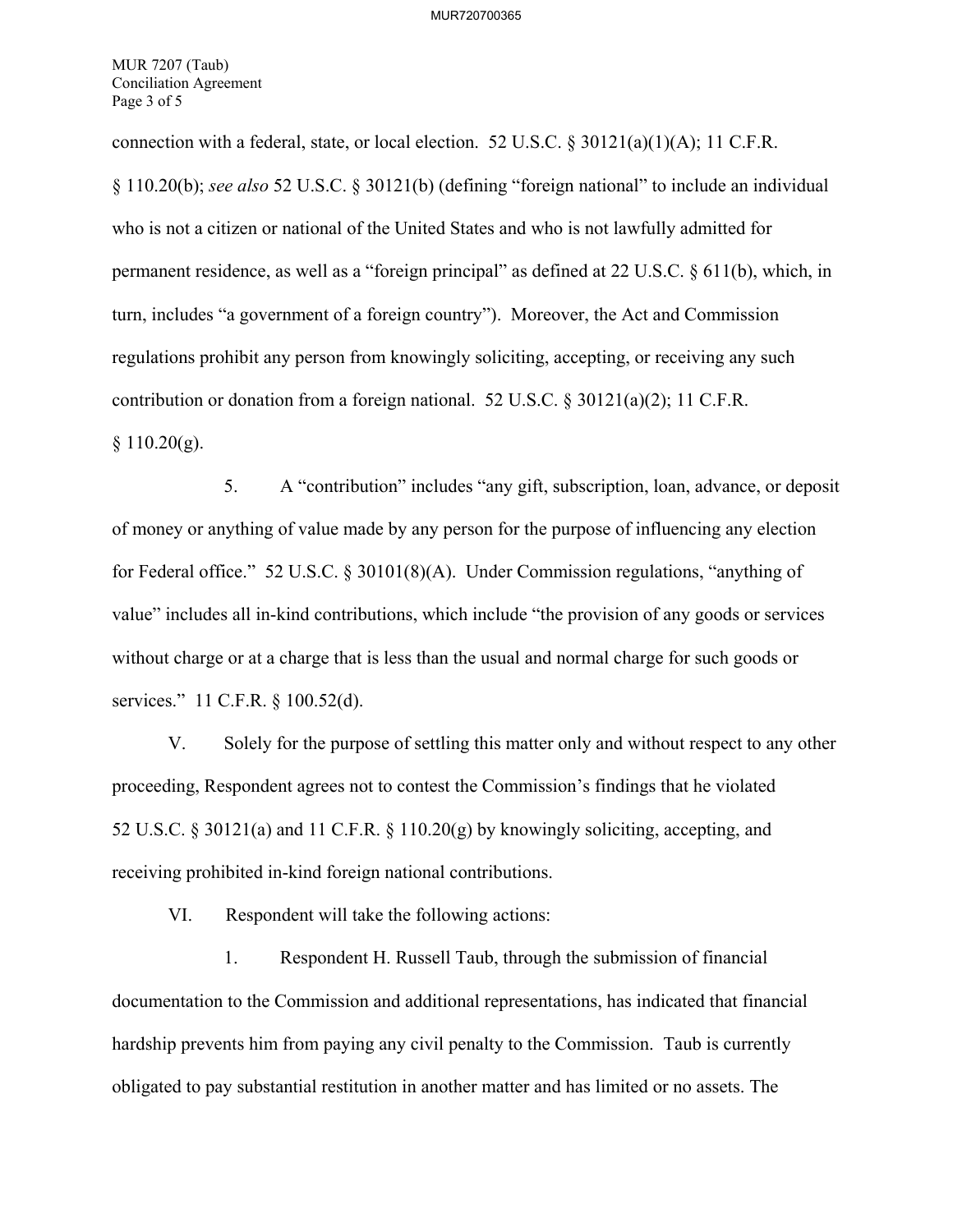MUR 7207 (Taub) Conciliation Agreement Page 4 of 5

Commission regards these submissions and representations as material representations. Due to Taub's financial condition, the Commission agrees to depart from the civil penalty that it would normally seek for the violations at issue, and the Commission agrees that no civil penalty shall be due. If evidence is uncovered indicating Respondent's financial condition is not as stated, a civil penalty of thirty-one thousand dollars (\$31,000) shall be immediately due, pursuant to 52 U.S.C. § 30109(a)(5)(A) and 11 C.F.R. § 111.24(a)(1).

2. Cease and desist from violating 52 U.S.C. § 30121(a) and 11 C.F.R.  $§ 110.20(g).$ 

VII. The Commission, on request of anyone filing a complaint under 52 U.S.C. § 30109(a)(1) concerning the matters at issue herein or on its own motion, may review compliance with this Agreement. If the Commission believes that this Agreement or any requirement thereof has been violated, it may institute a civil action for relief in the United States District Court for the District of Columbia.

VIII. This Agreement shall become effective as of the date that all parties hereto have executed same and the Commission has approved the entire Agreement.

IX. Respondent shall have no more than 30 days from the date this Agreement becomes effective to comply with and implement the requirements contained in this Agreement and to so notify the Commission.